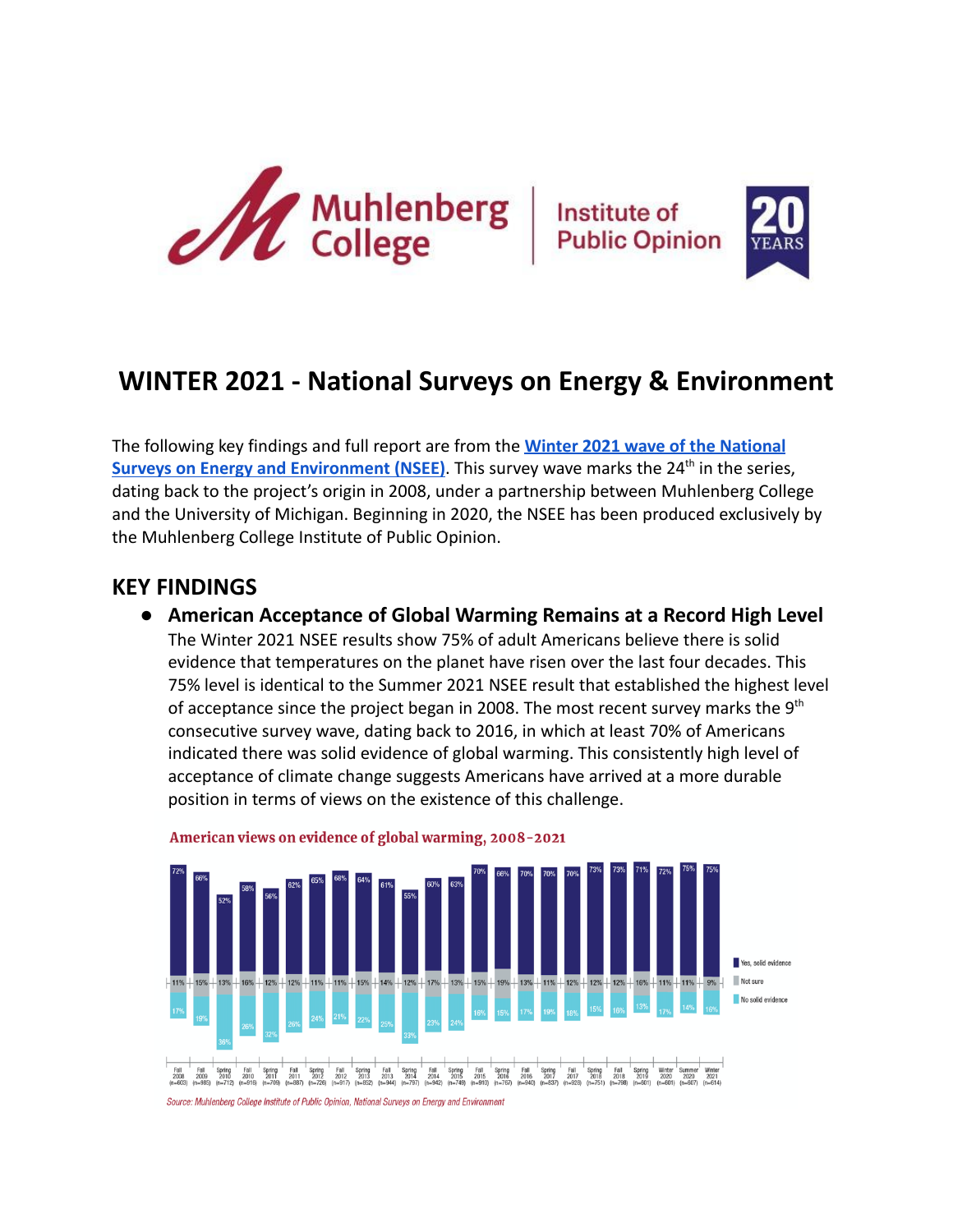**● In addition to record-high acceptance of climate change, Americans have become more confident in their view that the planet is warming.**

As acceptance of climate change has reached record levels in the United States over the last year, confidence in these appraisals has also reached record levels. In the most recent NSEE wave, over half of American adults indicated that they are "very confident" that global warming is happening. The 51% indicating that they are very confident global warming is occurring is the highest level recorded since the NSEE first measured this aspect of opinion on climate change in the fall of 2010.



Levels of confidence that global warming is or is not occurring, 2010-2021

## **● Wide Acceptance of Human Roles in Causing Global Warming**

Nearly 6 in 10 adult Americans indicate that there is strong evidence of global warming and that humans are at least partially responsible for this phenomenon. In February, 38% of Americans indicated that there is solid evidence of a warming planet and that the warming is caused primarily by human activity. An additional 19% of Americans agreed there is solid evidence of global warming, and that humans are at least partially responsible for these changes. While a majority (57%) of Americans believe humans are contributing to increased temperatures on earth, 16% indicate that while there is solid evidence of global warming, the warming is the result of a natural cycle.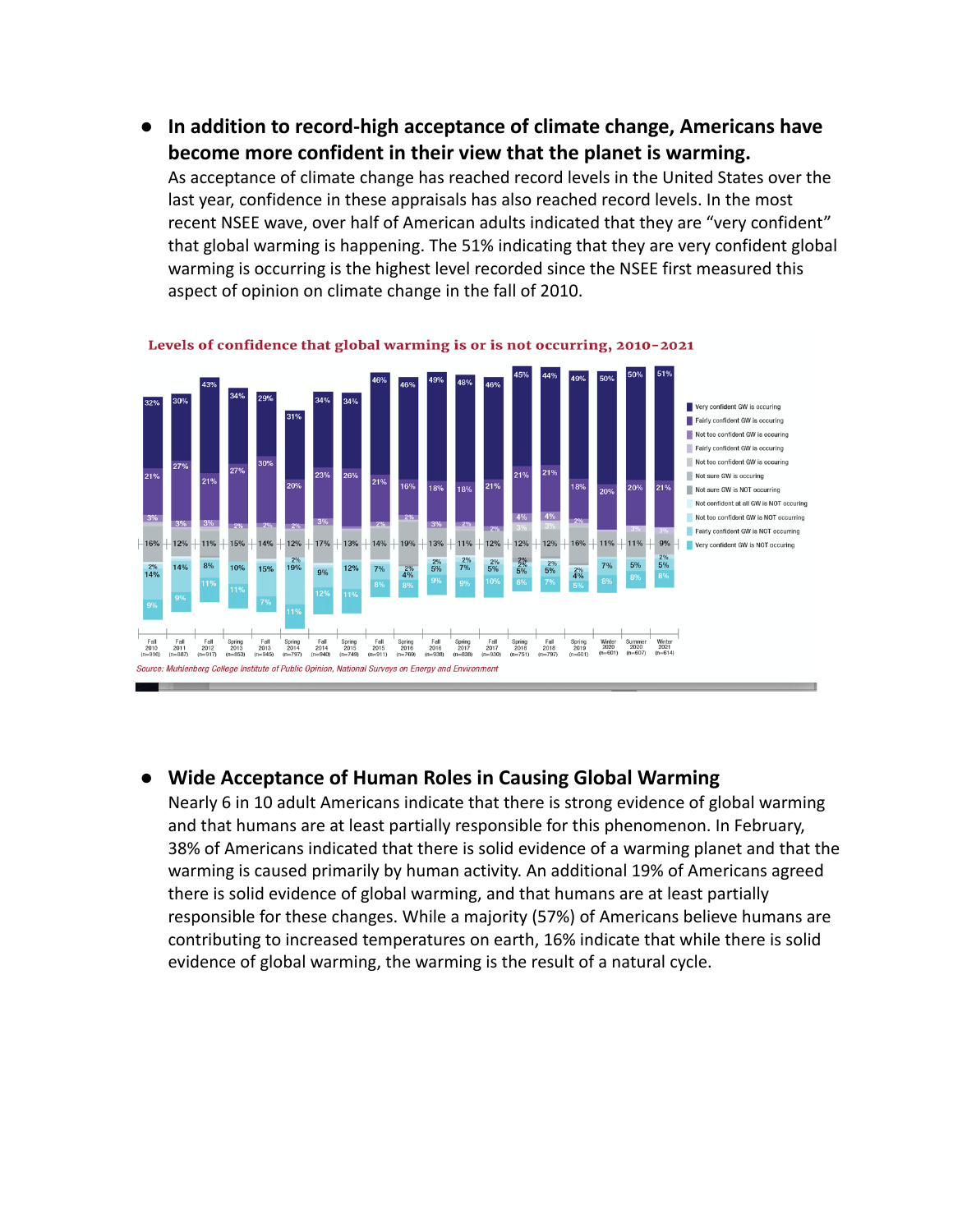

#### American views on the existence and causes of climate change, 2008-2021

# **● Most Americans Attribute 2020's Record Warmth to Broader Effects of Global Warming**

In early 2021, NASA released a report that indicated 2020 was tied with 2016 as the hottest year on the planet since record keeping began in 1880. The NSEE included a question that examined American reactions to this finding. The survey results show about half (47%) of Americans indicated the findings of record heat in the NASA report was evidence of human-induced global warming, with an additional quarter (24%) saying the record heat was a sign of global warming, but that the heating was caused primarily by a natural cycle. Only 13% of Americans indicated the NASA finding was based on flawed measurement and that global warming was not happening.

| <b>Response</b>                                                                                            | <b>Percent Responding</b> |
|------------------------------------------------------------------------------------------------------------|---------------------------|
| The record heat is evidence that global warming is happening and is<br>caused primarily by human activity  | 47%                       |
| The record heat is evidence that global warming is happening but it<br>caused primarily by a natural cycle | 24%                       |
| Or the NASA temperature report is based on flawed measurements<br>and global warming is not occurring      | 13%                       |
| <b>Not Sure</b>                                                                                            | 17%                       |

Source: Muhlenberg College Institute of Public Opinion, National Surveys on Energy and Environment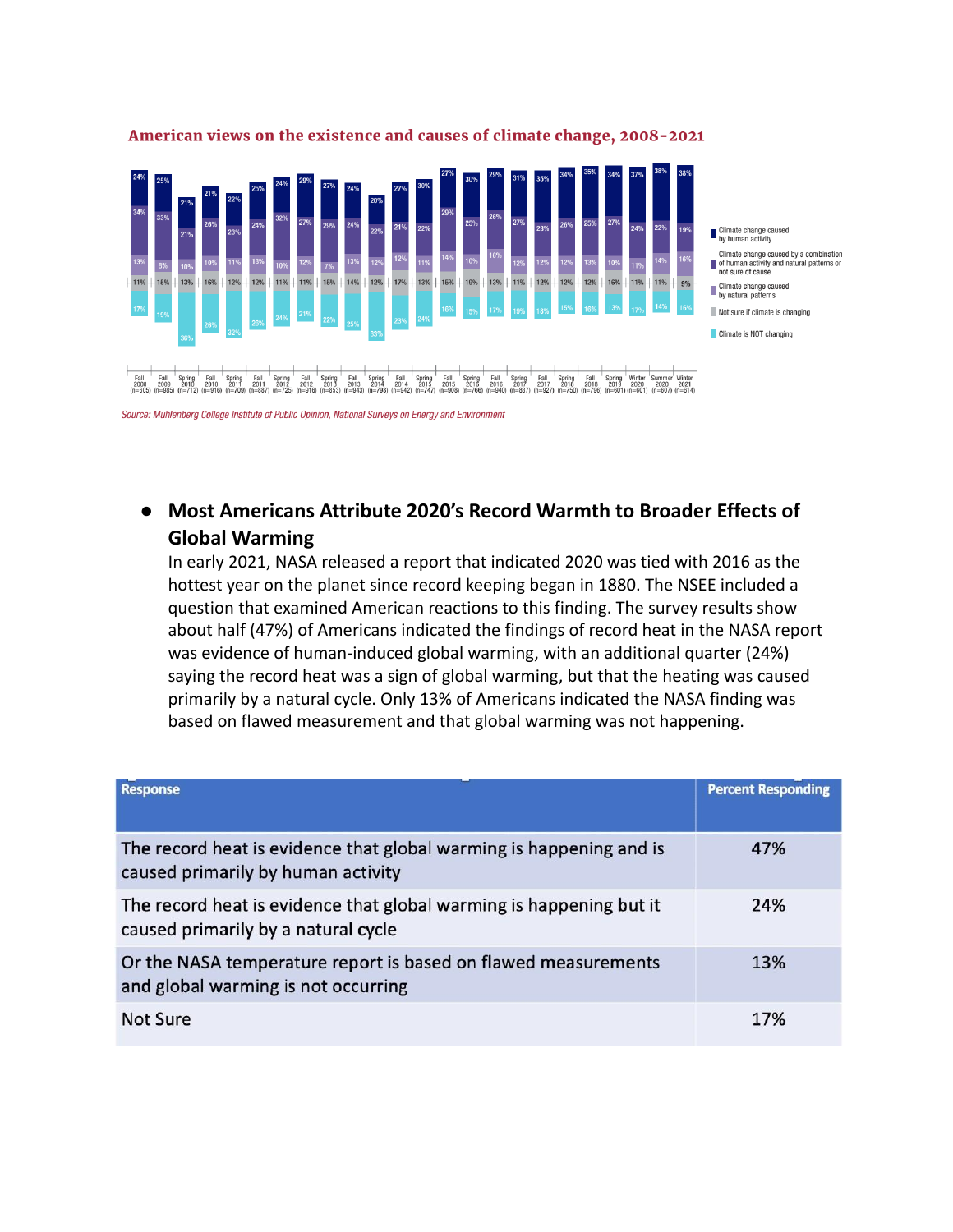**● Americans have varied views on the most important elements of climate policy, with mitigation efforts most commonly identified, but significant portions prioritize adaptation and geoengineering.**

The Winter 2021 NSEE included a question asking Americans what type of actions are most important for the United States to take to address climate change. About 4 in 10 (39%) selected policies aimed at reducing greenhouse gas emissions as the most important policy approach. Fairly equal numbers of adult Americans indicated policies to adapt to a warmer world (16%) or promote geoengineering to counter climate change (17%) as their preferred priority for the nation.

| <b>Response</b>                                                          | <b>Percent Responding</b> |
|--------------------------------------------------------------------------|---------------------------|
| Promote greenhouse gas reductions to try and limit<br>climate change     | 39%                       |
| Learn to adapt to a warmer world that is the result<br>of climate change | 16%                       |
| Promote geoengineering and scientific fixes to<br>counter climate change | 17%                       |
| All equally important                                                    | 11%                       |
| None are important                                                       | 8%                        |
| <b>Not Sure</b>                                                          | 9%                        |

Question: Next I'm going to read you a list of actions that the United States may take to address climate change. *Which of the actions do you believe is the MOST important action the United States should take?*

**METHODS:** The following report contains the results of a telephone survey of 614 adult residents of the United States between February 4 and 20, 2021**.** Respondents were interviewed in English on both landlines (111) and cell phones (503). With a randomly selected sample of respondents, the margin of error for the surveys is +/- 5% at a 95% level of confidence**.** Margins of error for questions with smaller sample size will be larger**.** In addition to sampling error, one should consider that question wording and other fielding issues could introduce error or bias into survey results. Interviewing was conducted by Communication Concepts of Easton, Pennsylvania, under protocols established by the [Muhlenberg](https://www.muhlenberg.edu/aboutus/polling/) College Institute of Public Opinion (MCIPO). The sample data has been weighted by gender, race, age, income and educational attainment to reflect national population characteristics as reported by the United States Census Bureau in 2020. The calculation of sampling error takes into account design effects due to the weighting identified above**.** In order to reach a representative sample of adult residents of the United States, both landlines and cell phones are called up to 5 times. The response rate for this survey as calculated using the American Association of Public Opinion Research (AAPOR) RRII formula is approximately 7%. Due to rounding the totals provided in the frequency report may not total 100%. The survey instrument, presented in its entirety in the following section, was designed by Dr. Christopher P. Borick, Director of the Muhlenberg College Institute of Public Opinion, and Professor of [Political](https://www.muhlenberg.edu/academics/polisci/) Science, in conjunction with Dr. Barry Rabe of the University of Michigan, and Dr. Erick Lachapelle of the University of Montreal. The survey was funded exclusively by Muhlenberg College**.** For more detailed information on the methods employed, please contact the MCIPO at 484-664-3444 or email Dr. Borick at [cborick@muhlenberg.edu](mailto:cborick@muhlenberg.edu)**.**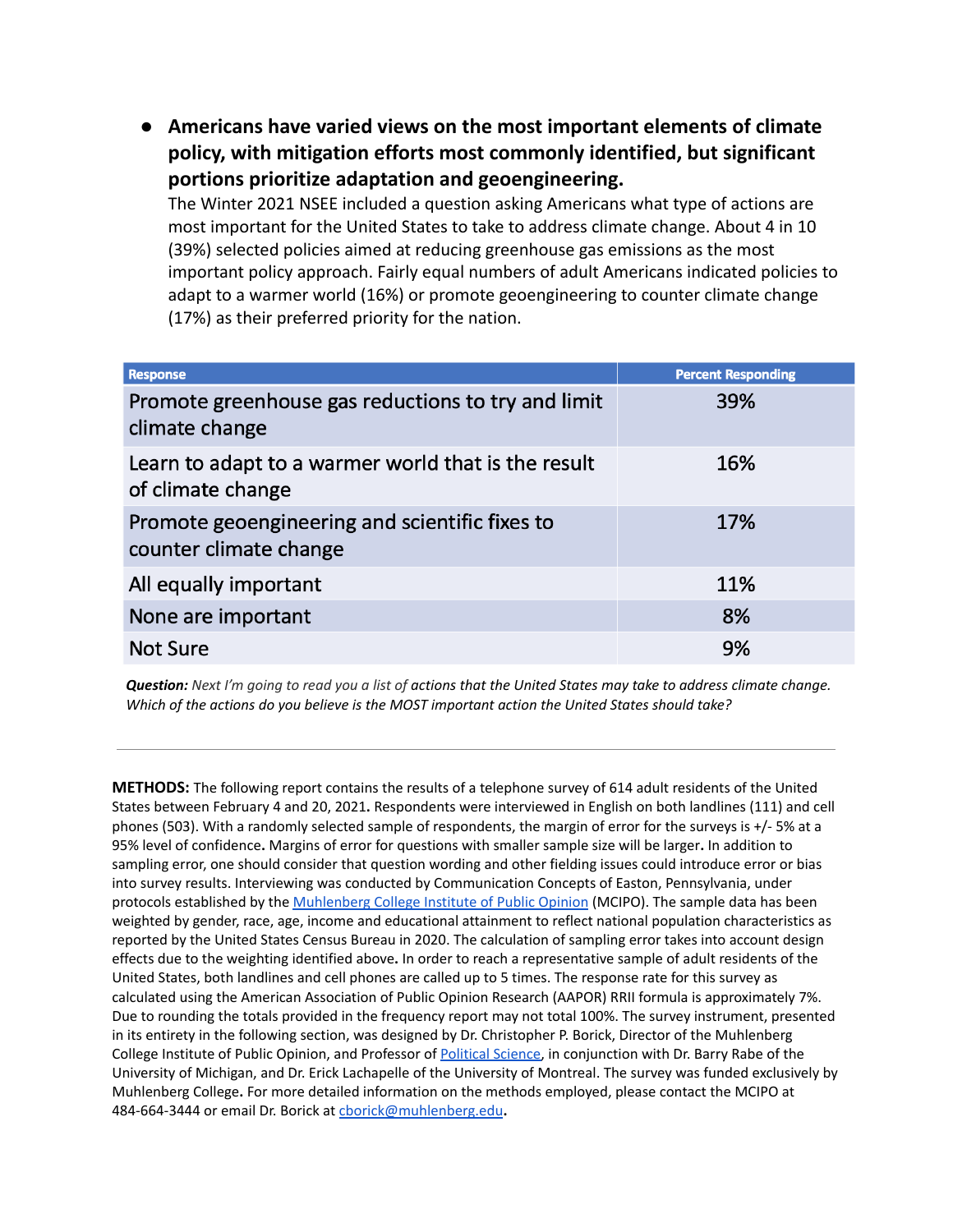## **SURVEY INSTRUMENT AND FREQUENCY REPORT**

## **Fielding Dates: February 4 – February 20, 2021 Sample Size: 614 Adults in the United States Method: Telephone (82% Cell and 18% Landline) Margin of Error: +/- 5% AAPOR Response Rate (II): 7% Totals may not equal 100% due to rounding**

Hello. My name is **Example 20** are conducting a research project regarding environmental issues in the United States. Would you be able to help us by answering a few questions?

Q1. Thank you. Can you please tell me in which year you were born? (GROUPED INTO CATEGORIES)

| $18-29$ 21%     |  |
|-----------------|--|
| $30-44$ 24%     |  |
| $45-64$ 31%     |  |
| 65 and Older24% |  |

Q2. What state do you currently reside in? (GROUPED INTO REGIONS)

| Northeast19% |  |
|--------------|--|
| South35%     |  |
| Midwest24%   |  |
| West22%      |  |

Q3. Next, I would like to ask you a few questions on the issue of global warming. From what you've read and heard. Is there solid evidence that the average temperature on earth has been getting warmer over the past four decades?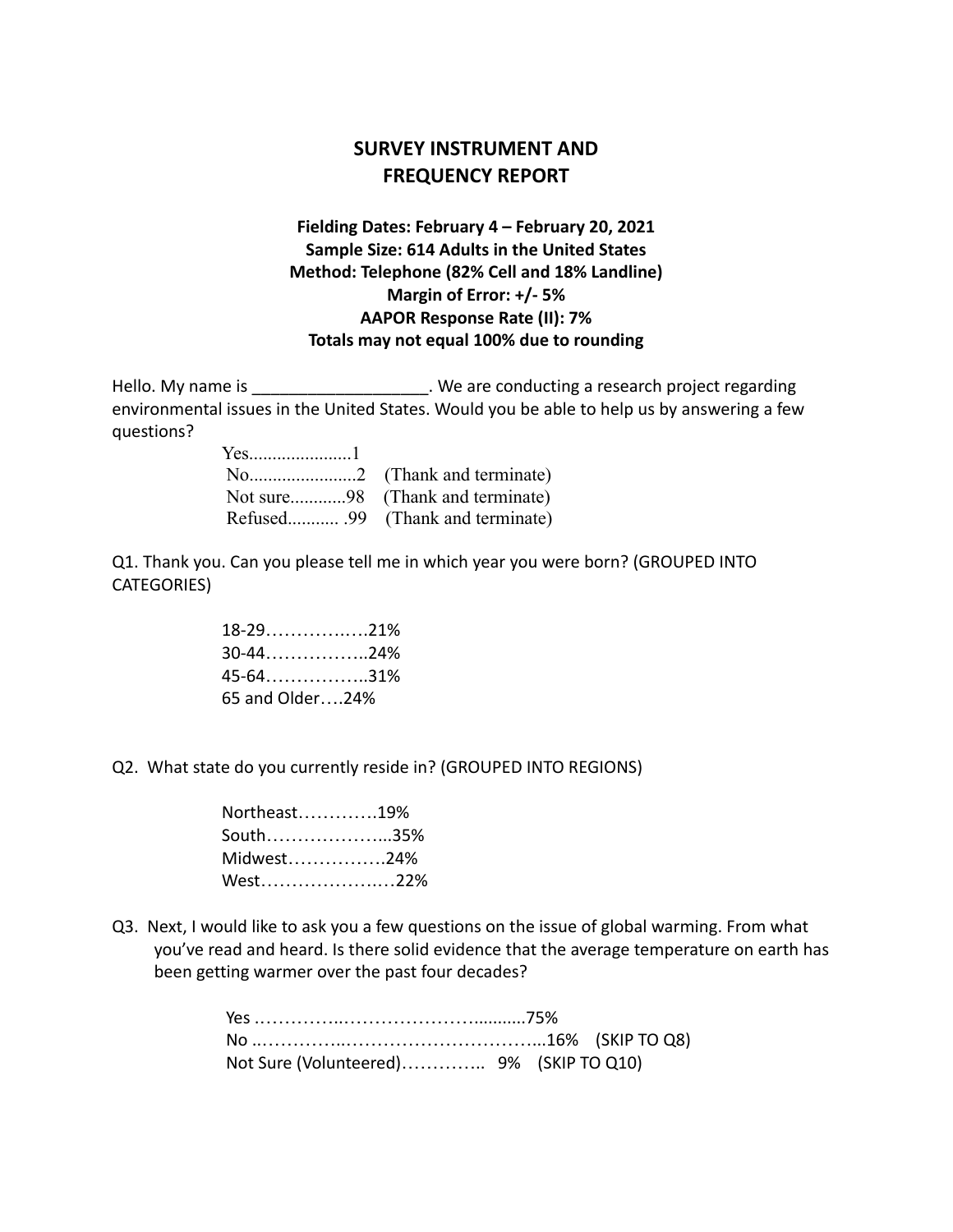Q4. How confident are you that the average temperature on earth is increasing? Are you very confident, fairly confident, not too confident or not confident at all that the average temperature on earth is increasing?

| Fairly confident28%       |  |
|---------------------------|--|
|                           |  |
|                           |  |
| Not Sure (Volunteered) 1% |  |

Q5. Is the earth getting warmer mostly because of human activity such as burning fossil fuels, or mostly because of natural patterns in the earth's environment?

| A combination (Volunteered) 25% (Go to Q6) |  |
|--------------------------------------------|--|
|                                            |  |

Q6. I know you say it's a combination, but if you had to choose, would you say that temperatures on earth are rising *mostly* because of human activity or *mostly* because of natural patterns?

| Equal (Volunteered) 21%   |  |
|---------------------------|--|
| Not Sure (Volunteered) 1% |  |

Q7. What is the primary factor that has caused you to believe that temperatures on earth are increasing?

| Scientific Research 14%.         |    |
|----------------------------------|----|
| Weather Changes 16%              |    |
| Warmer Temperatures Observed 12% |    |
|                                  |    |
| Melting Glaciers/Polar Ice 11%   |    |
|                                  |    |
|                                  |    |
|                                  |    |
|                                  | 1% |
|                                  |    |
|                                  |    |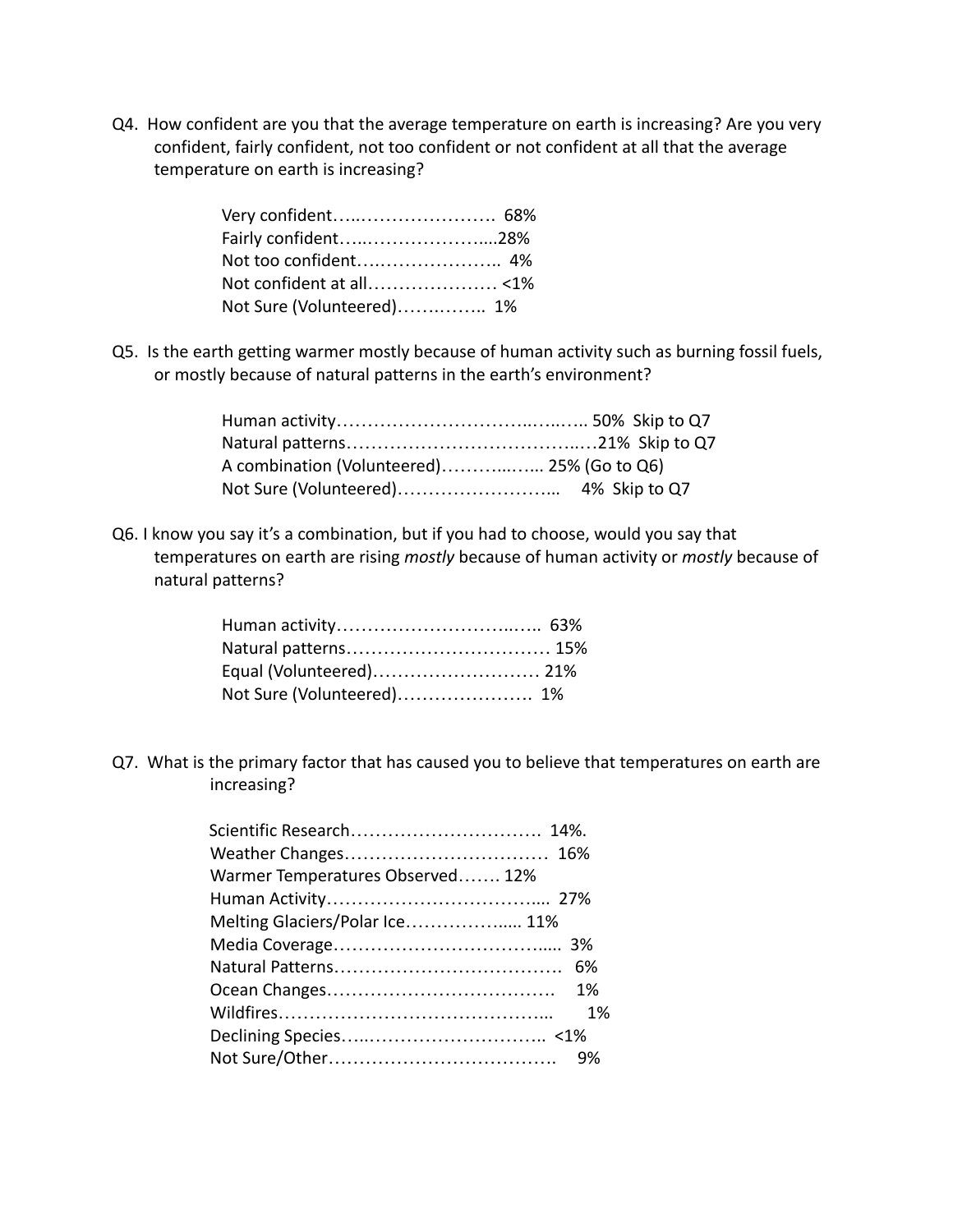#### **ONLY THOSE WHO ANSWERED "NO" IN Q3 (i.e., do not believe temperatures are increasing)**

Q8. How confident are you that the average temperatures on earth are NOT increasing? Are you very confident, fairly confident, not too confident or not confident at all that the average temperature on earth is NOT increasing?

Q9. What is the primary factor that makes you believe that temperatures on earth are not increasing?

| Natural Patterns/Cycles33% |  |
|----------------------------|--|
| Personal Observations30%   |  |
|                            |  |
|                            |  |
|                            |  |
|                            |  |
|                            |  |
|                            |  |

#### **\*\*ALL RESPONDENTS\*\***

Q10. In your view is global warming a very serious problem, somewhat serious, not too serious, or not a problem?

| Very serious 47%          |  |
|---------------------------|--|
| Somewhat serious21%       |  |
| Not too serious15%        |  |
| Not a problem 14%         |  |
| Not Sure (Volunteered) 4% |  |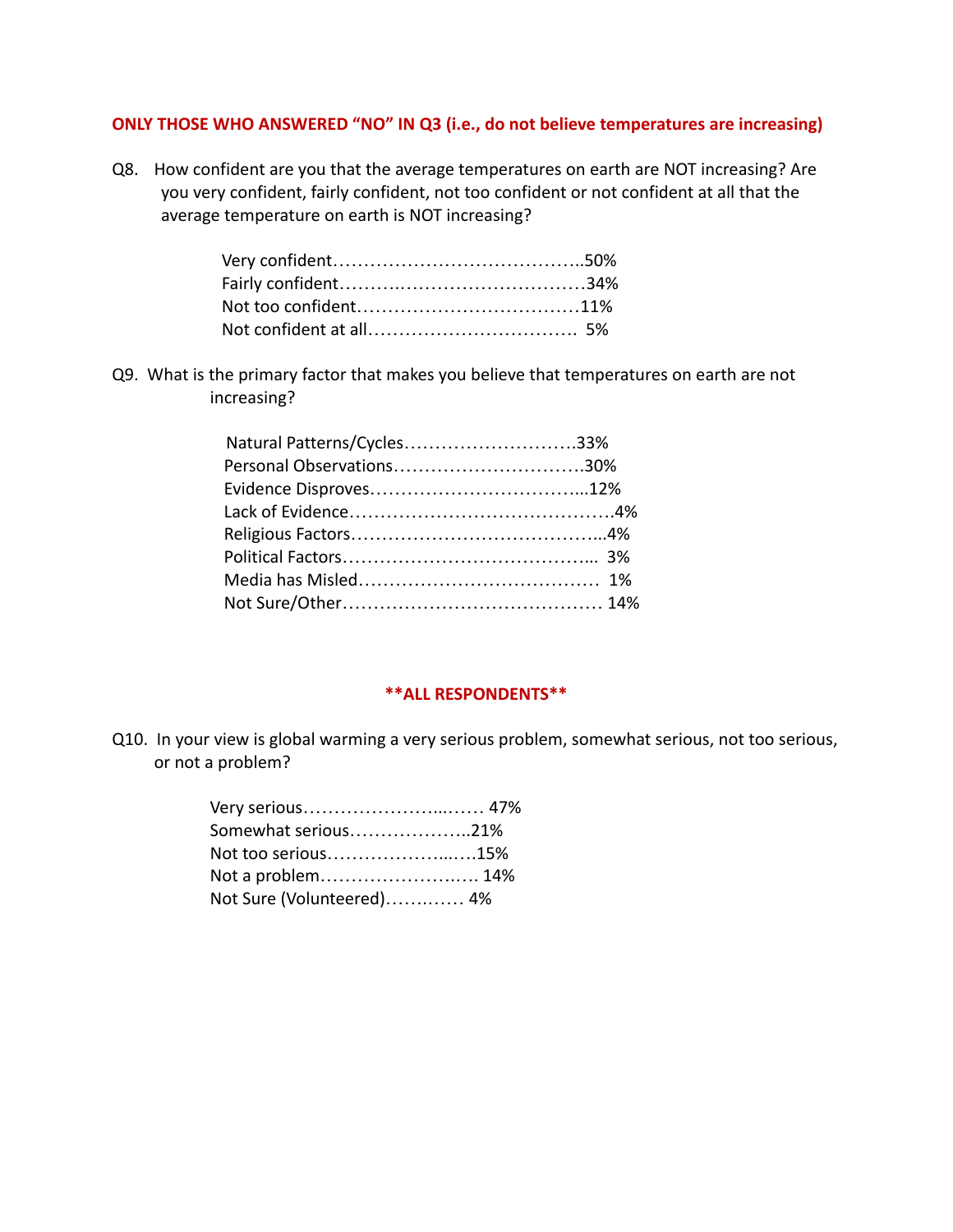## **(QUESTIONS Q11 to Q20 ROTATED)**

Please identify your level of agreement with the following statements. For each statement please indicate if you strongly agree, somewhat agree, somewhat disagree or strongly disagree. First,

|                                                                                                                                                                                                                               | <b>Strongly</b><br><b>Agree</b> | Somewhat<br><b>Agree</b> | Somewhat<br><b>Disagree</b> | <b>Strongly</b><br><b>Disagree</b> | Not Sure (Vol) |
|-------------------------------------------------------------------------------------------------------------------------------------------------------------------------------------------------------------------------------|---------------------------------|--------------------------|-----------------------------|------------------------------------|----------------|
| NOTE: Q11 IS A SPLIT SAMPLE EXPERIMENT<br>Q11A: Methane releases need to be limited by<br>stronger government regulation because these<br>releases are a waste of a natural resource that could be<br>used to provide energy. | 20%                             | 30%                      | 9%                          | 17%                                | 25%            |
| Q11B: Methane releases need to be limited by<br>stronger government regulation because methane is a<br>powerful greenhouse gas that accelerates climate<br>change.                                                            | 34%                             | 20%                      | 5%                          | 20%                                | 21%            |
| Q12: Americans will not make major changes in their<br>lifestyles, so the best way to reduce greenhouse gases<br>will be through technological advancements.                                                                  | 29%                             | 39%                      | 10%                         | 11%                                | 11%            |
| Q13: Removing large amounts of carbon dioxide from<br>the atmosphere, and storing the gas underground<br>should be a major goal of United States climate policy.                                                              | 10%                             | 18%                      | 11%                         | 26%                                | 36%            |
| Q14. I have personally felt the effects of climate<br>change.                                                                                                                                                                 | 28%                             | 28%                      | 18%                         | 21%                                | 4%             |
| Q15: If global warming does take place I have<br>confidence that scientists would be able to find ways<br>to alter the climate in a way that limits problems.                                                                 | 14%                             | 27%                      | 17%                         | 28%                                | 15%            |
| Q16: Attempts to reduce global warming by adding<br>materials to the atmosphere will cause more harm<br>than good for the environment.                                                                                        | 39%                             | 21%                      | 5%                          | 4%                                 | 31%            |
| Q17: If human activity leads to global warming then<br>humans will also be able to find ways to reduce<br>temperatures on the planet through atmospheric<br>engineering methods.                                              | 11%                             | 31%                      | 13%                         | 17%                                | 29%            |
| Q18: Instead of trying to stop global warming from<br>occurring we should focus on adapting to a warmer<br>climate.                                                                                                           | 8%                              | 24%                      | 20%                         | 38%                                | 11%            |
| Q19: Humans will be able to adapt to a hotter climate<br>without making significant changes to their lifestyles.                                                                                                              | 9%                              | 23%                      | 25%                         | 37%                                | 7%             |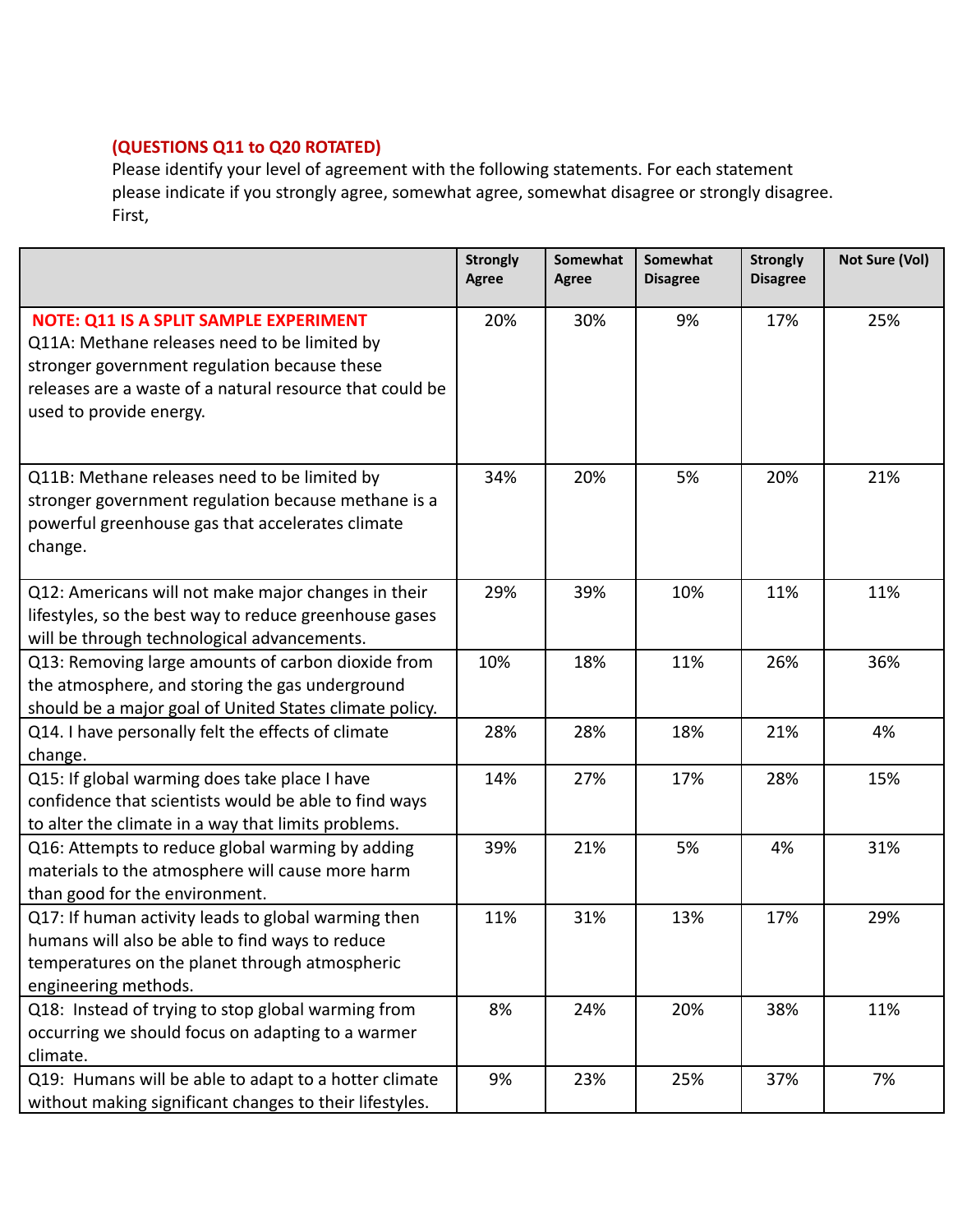Q20: NASA recently reported that 2020 was tied with 2016 as the hottest year on the planet since record keeping began in 1880. Which of the following best describes your view on the NASA report that 2020 was the hottest year since 1880? (READ LIST)

- 1. The record heat is evidence that global warming is happening and is caused primarily by human activity…………….47%
- 2. The record heat is evidence that global warming is happening but it caused primarily by a natural cycle……………….24%
- 3. Or the NASA temperature report is based on flawed measurements and global warming is not occurring……………...13%
- 98. Not Sure (Vol)……………..17%

Q21: Next I'm going to read you a list of actions that the United States may take to address climate change. Which of the actions do you believe is the MOST important action the United States should take? **[READ LIST]**

- 1. Promote greenhouse gas reductions to try and limit climate change…….. 39%
- 2. Learn to adapt to a warmer world that is the result of climate change……16%
- 3. Promote geoengineering and scientific fixes to counter climate change….17%
- 4. All equally important (VOLUNTEERED)………………………………..11%
- 5. None are important (VOLUNTEERED)………………………………….. 8%
- 98. Not Sure (VOLUNTEERED)…………………………………………….. 9%
- Q22. If it required you to pay extra money each year in order for more renewable energy to be produced, how much would you be willing to pay? Would you be willing to pay… **[READ LIST]**

| 1 to 50 dollars per year11%  |  |
|------------------------------|--|
| 50 to 100 dollars a year 9%  |  |
| 100 to 250 dollars a year10% |  |
| 250 to 500 dollars a year10% |  |
|                              |  |
|                              |  |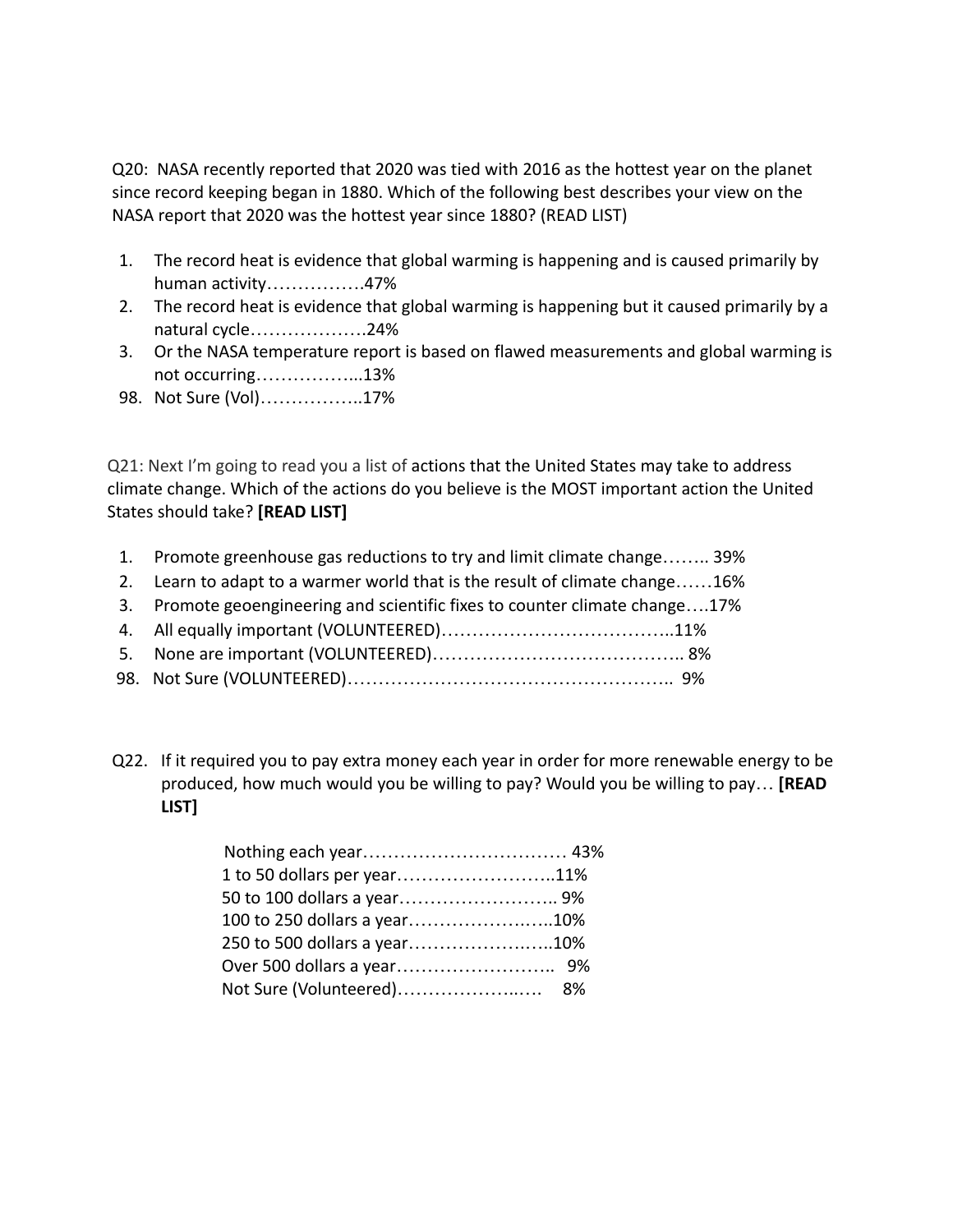Q23: In any election, some people are not able to vote because they are sick or busy, or for some other reason. Others do not want to vote. Did you vote in the 2020 Presidential Election?

### **ONLY RESPONDENTS THAT VOTED IN 2020 PRESIDENTIAL ELECTION**

Q24: Which candidate did you vote for in the 2020 Presidential Election? (READ LIST)

| Donald Trump43% |  |
|-----------------|--|
| Joe Biden50%    |  |
|                 |  |
|                 |  |

Now for each item I mention, please tell me if that issue was very important, somewhat important, not too important or not important at all in determining your vote in the 2020 presidential election: (READ LIST) (ROTATE OPTIONS)

|                            | Very      | Somewhat  | Not Too   | Not Important | Not Sure      |
|----------------------------|-----------|-----------|-----------|---------------|---------------|
|                            | Important | Important | Important | at All        | (Volunteered) |
| Q25: Jobs and the economy  | 76%       | 17%       | 6%        | 2%            | $< 1\%$       |
| Q26: Government ethics and | 81%       | 12%       | 5%        | 1%            | $<1\%$        |
| accountability             |           |           |           |               |               |
| Q27: Healthcare and the    | 64%       | 21%       | 10%       | 5%            | $< 1\%$       |
| COVID-19 pandemic          |           |           |           |               |               |

#### **ALL RESPONDENTS**

Q29: To what extent do you support or oppose putting a price or tax on fossil fuels like coal, oil, and gas in order to reduce carbon emissions in the United States? (READ LIST)

| Strongly support23%           |  |
|-------------------------------|--|
| Somewhat support17%           |  |
| Neither support nor oppose11% |  |
| Somewhat oppose 9%            |  |
| Strongly oppose34%            |  |
|                               |  |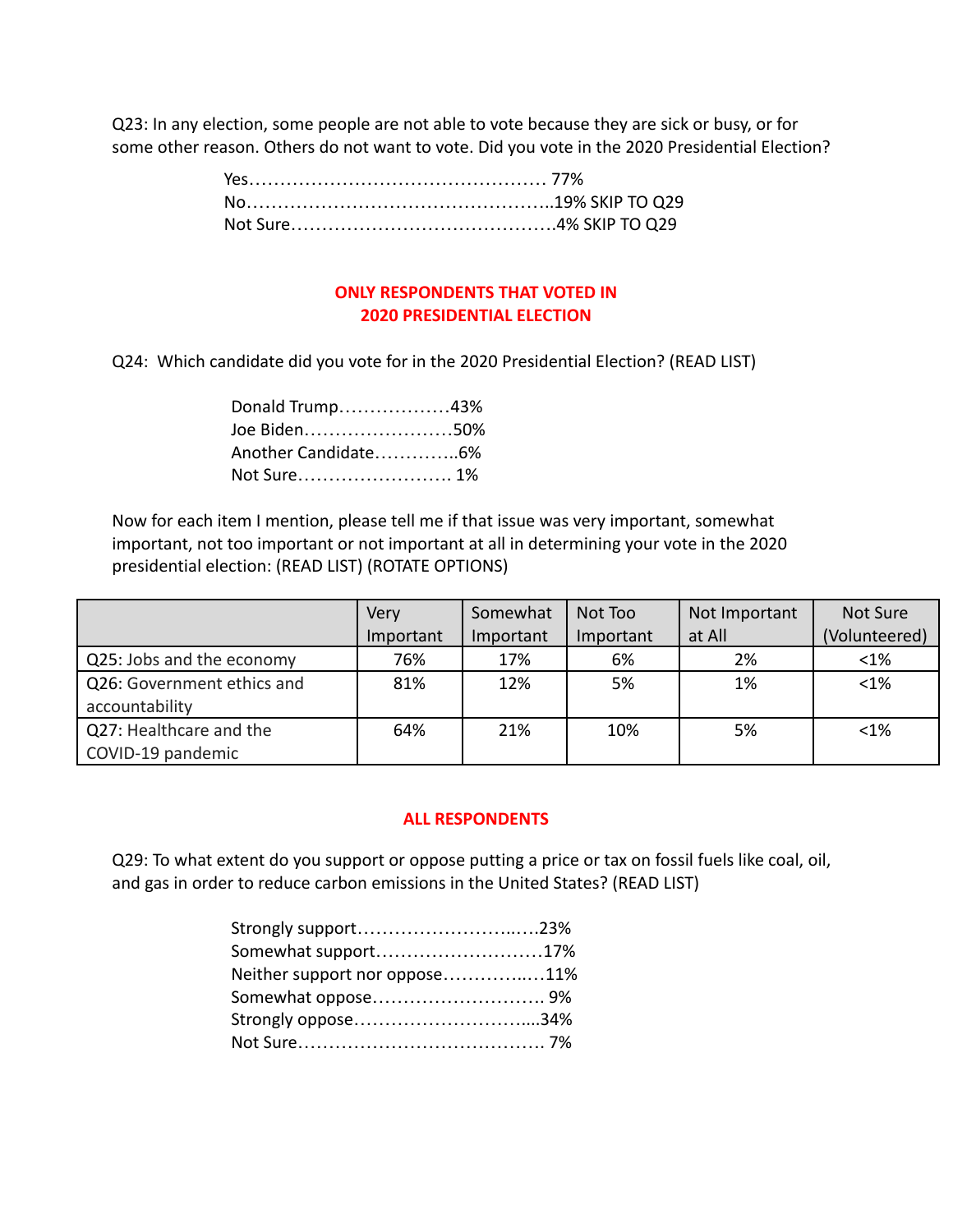Q30: To what extent do you support or oppose expanding oil and gas pipelines in The United States – such as the proposed expansion of the Keystone XL pipeline from Canada to the Gulf of Mexico?

| Strongly support23%           |  |
|-------------------------------|--|
| Somewhat support17%           |  |
| Neither support nor oppose11% |  |
|                               |  |
|                               |  |
|                               |  |

Q31. Finally a few questions about yourself. Which of the following categories best describes your racial identity? Are you… **[READ LIST]**

| African-American12%       |  |  |
|---------------------------|--|--|
|                           |  |  |
|                           |  |  |
|                           |  |  |
|                           |  |  |
|                           |  |  |
| Not Sure (Volunteered)<1% |  |  |

Q32. Which of the following categories best describes your religious affiliation? Are you… **[READ LIST]**

| Other religion (including agnostic) 27% |  |
|-----------------------------------------|--|
|                                         |  |
| Not Sure (Volunteered) 3%               |  |

Q33. Which of these statements comes closest to describing your feelings about the Bible? **[READ LIST]**

The Bible is the actual word of God and is to be taken literally, word for word………………………..…22% The Bible is the inspired word of God but not everything in it should be taken literally, word for word ………………52% The Bible is an ancient book of fables, legends, history and moral precepts recorded by men……………………………19% Not Sure (Volunteered)……7%